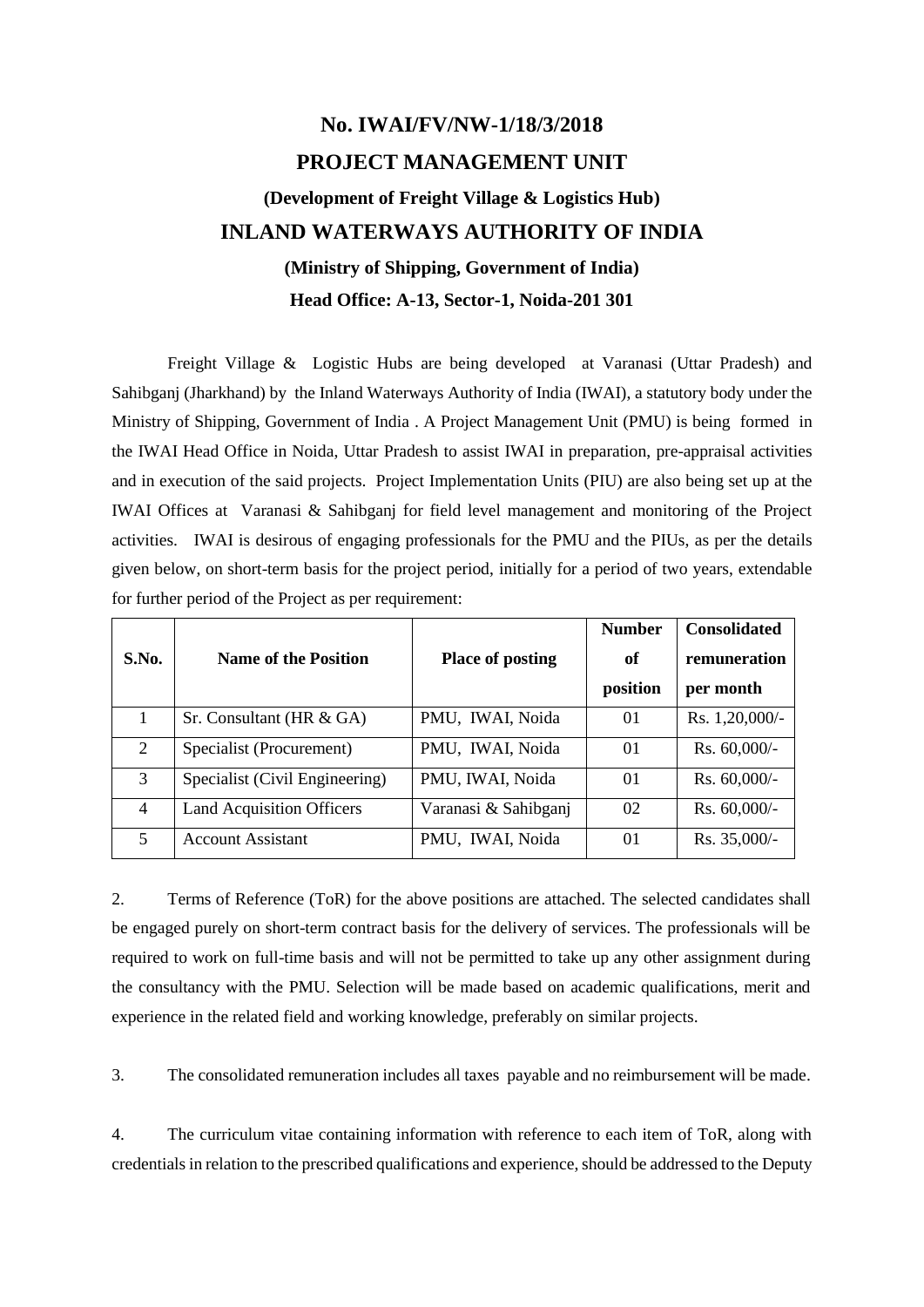Project Director (FV & LHP) and must reach in a sealed envelope at the above mentioned address by post or by hand on or before **22nd June, 2018.**

5. IWAI, reserves the right to accept or reject any or all applications and to cancel the applications under process at its discretion and the decision in this regard shall be final and binding.

> Samir Shukla Dy. Project Director (FV & LHP)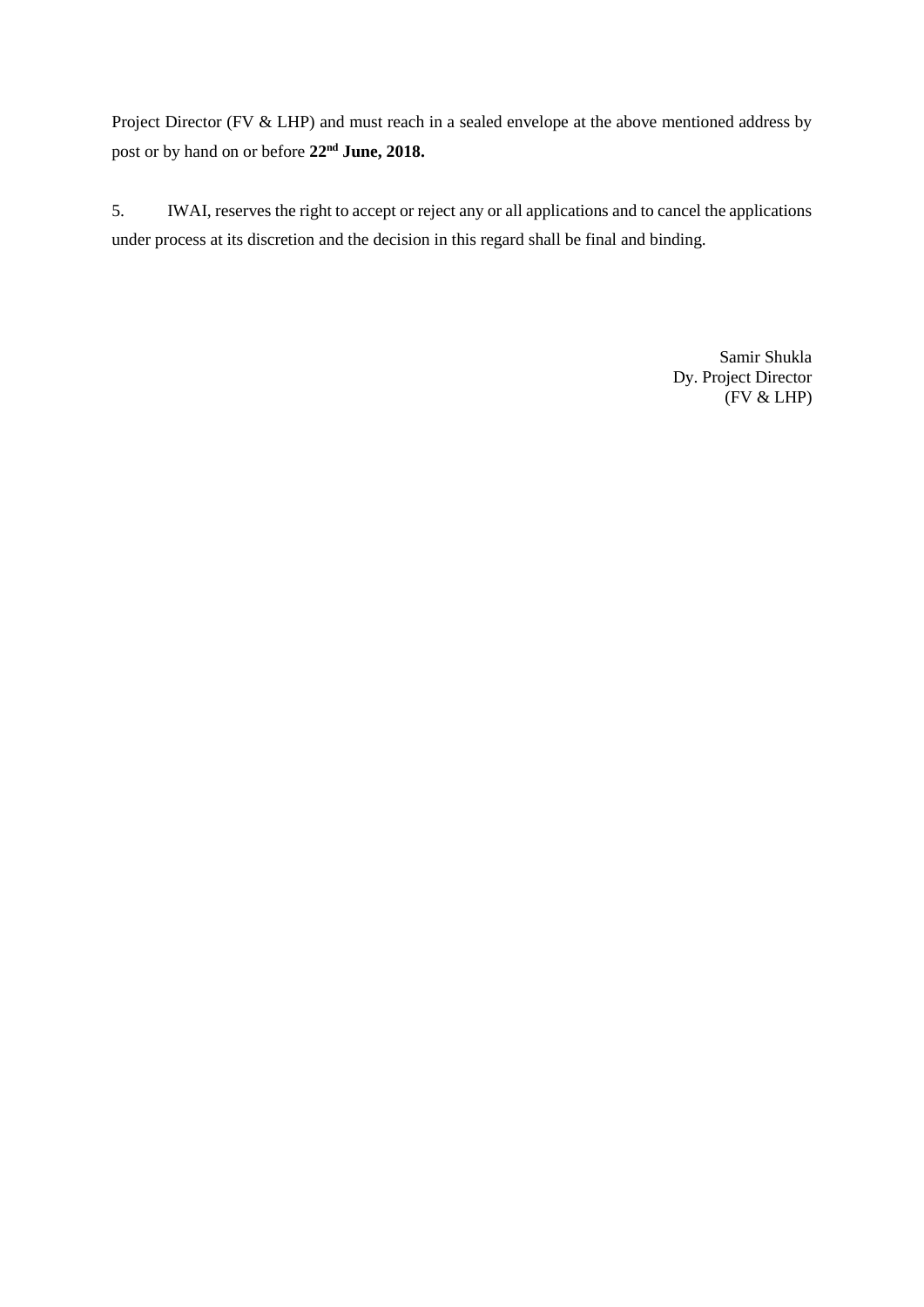## **Terms of Reference for the position of Senior Consultant (Human Resource & General Administration)**

| Sl No       | <b>Description</b>            | Requirement                                                         |
|-------------|-------------------------------|---------------------------------------------------------------------|
| $\mathbf A$ | <b>Position</b>               | Senior<br>Consultant<br>(Human Resources<br>General<br>and          |
|             |                               | Administration)                                                     |
| B           | <b>No of Positions</b>        | 01                                                                  |
| $\mathbf C$ | <b>Educational Background</b> |                                                                     |
|             | & Experience                  | Post Graduate from a recognised University or institute.            |
| D           | <b>Work Experience</b>        | Officers, who held posts not below the grade of Deputy              |
|             |                               | Secretary or equivalent under the Central Government prior          |
|             |                               | to their retirement from service OR Officers who held posts         |
|             |                               | not below the grade of Joint Secretary or equivalent under the      |
|             |                               | State Governments prior to their retirement from service and        |
|             |                               | possessing the following experience/expertise:.                     |
|             |                               | · Expertise in preparation of Agenda Notes for Board                |
|             |                               | SFC/EFC/DIB/PIB Memoranda, Note for<br>meetings,                    |
|             |                               | Cabinet and its Committees.                                         |
|             |                               | • Thorough knowledge of the rules, and regulations of the           |
|             |                               | Central Government and processes and procedures                     |
|             |                               | prescribed by the Central Government with regard to                 |
|             |                               | recruitment, personnel management,<br>administration,               |
|             |                               | project management etc                                              |
|             |                               | • Experience of handling Parliament related matters.                |
|             |                               | • Experience of handling RTI Matters.                               |
|             |                               | • Experience of handling court cases and legal issues               |
|             |                               | • Proficiency in use of Computers.                                  |
|             |                               | • Good communication skills in English and Hindi.                   |
| E           | <b>Job Description</b>        | • Preparation of proposals for selection of Domain Experts          |
|             |                               | and Support Staff.                                                  |
|             |                               | • Personnel management of the contractual personnel in the          |
|             |                               | PMU and PIUs.                                                       |
|             |                               | • Preparation of proposals for obtaining approvals of the           |
|             |                               | Competent Authorities, including preparation of Agenda              |
|             |                               | for<br>consideration<br><b>Notes</b><br>of<br><b>IWAI</b><br>Board, |
|             |                               | PIB/DIB/SFC/EFC Memoranda, Note for Cabinet and its                 |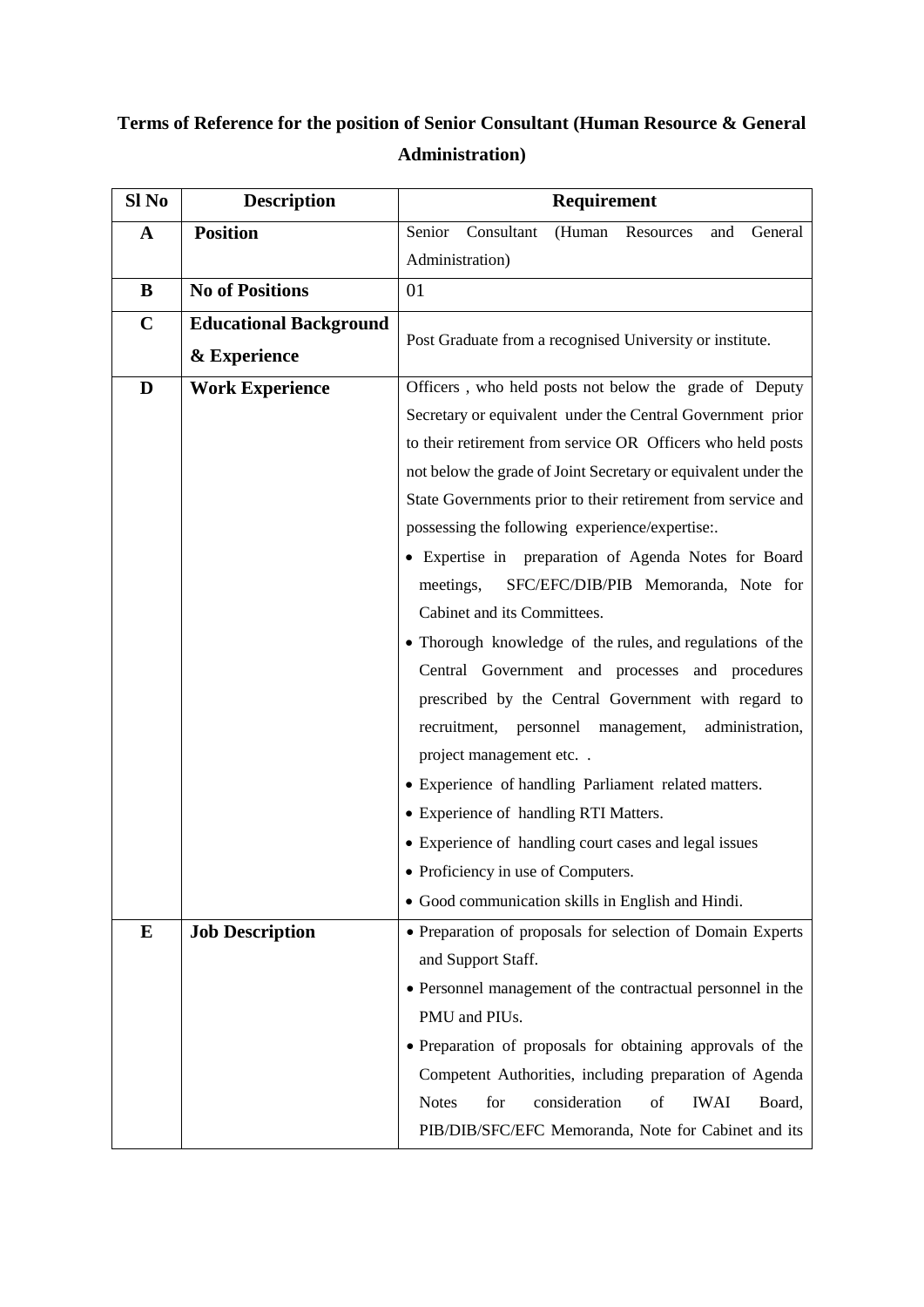|  | Committees and all follow up action emanating from such      |
|--|--------------------------------------------------------------|
|  | proposals.                                                   |
|  | • Provide administrative support for effective and efficient |
|  | execution of the Project.                                    |
|  | • Timely preparation of prescribed reports and returns.      |
|  | • Maintenance and safe custody of records.                   |
|  | • Procurement of stores for the PMU and their safe custody.  |
|  | • Any other duties as may be assigned by the competent       |
|  | authority from time to time.                                 |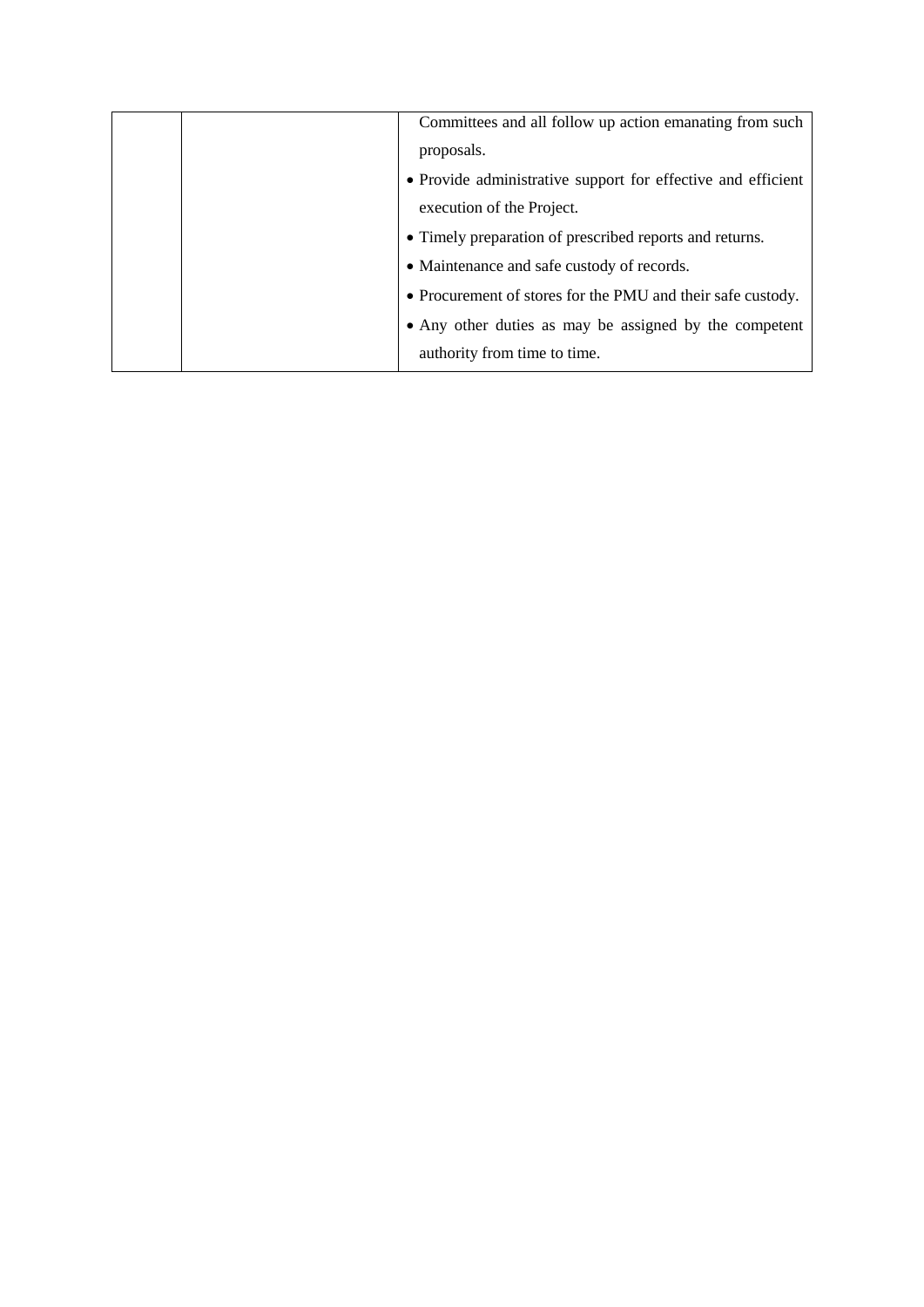### **Terms of Reference for the position of Specialist for Procurement Activities**

| Sl <sub>No</sub> | <b>Description</b>            | <b>Requirement</b>                                                                                                                                                                                                                                                                                                                                                                                                                                                                                                                                                                                                                                                                                                                                                                             |
|------------------|-------------------------------|------------------------------------------------------------------------------------------------------------------------------------------------------------------------------------------------------------------------------------------------------------------------------------------------------------------------------------------------------------------------------------------------------------------------------------------------------------------------------------------------------------------------------------------------------------------------------------------------------------------------------------------------------------------------------------------------------------------------------------------------------------------------------------------------|
| $\mathbf{A}$     | <b>Position</b>               | Specialist (Procurement)                                                                                                                                                                                                                                                                                                                                                                                                                                                                                                                                                                                                                                                                                                                                                                       |
| B                | <b>No of Positions</b>        | 01                                                                                                                                                                                                                                                                                                                                                                                                                                                                                                                                                                                                                                                                                                                                                                                             |
| $\mathbf C$      | <b>Educational Background</b> |                                                                                                                                                                                                                                                                                                                                                                                                                                                                                                                                                                                                                                                                                                                                                                                                |
|                  | & Experience                  | Engineering Graduate preferably with MBA                                                                                                                                                                                                                                                                                                                                                                                                                                                                                                                                                                                                                                                                                                                                                       |
| D                | <b>Work Experience</b>        | • Minimum 2 years of experience in managing procurement<br>of consulting and non-consulting services, goods and<br>works for large infrastructure projects, preferably in the<br>transportation sector, multimodal logistics management<br>and waterways. Procurement of Contracts for projects<br>under t PPP mode of delivery as per the procurement<br>guidelines of Govt. of India will be an added advantage.<br>• Experience should include preparation and maintenance of<br>plans,<br>bid<br>procurement<br>process<br>management,<br>documentations, review of procurement records, handling<br>procurement related queries/complaints and any other<br>requirement from concept to award stage.<br>• Knowledge/ understanding of national/ international<br>markets for procurement. |
|                  |                               | • Familiarity with the working of State Governments and<br>Central Government.<br>• Ability to understand technical drawings and sketches.<br>• Proficiency in use of computers.<br>• Good communication skills in English and Hindi language.                                                                                                                                                                                                                                                                                                                                                                                                                                                                                                                                                 |
| E                | <b>Job Description</b>        | • Develop procurement and contracting plans.<br>• Overall management of the tendering process, including<br>preparation of ToR and tender documents.<br>• Issue of procurement<br>notices / Expressions<br>of<br>Interest/request for bids<br>• Contract management, including review of invoices from<br>consultants and contractors engaged by IWAI and match<br>against relevant Terms of Reference (ToR)/ Contracts.<br>• Provide evaluation, oversight and co-ordination during<br>preparation of DPRs by the Consultant.<br>• Assessment of capital expenditure.                                                                                                                                                                                                                         |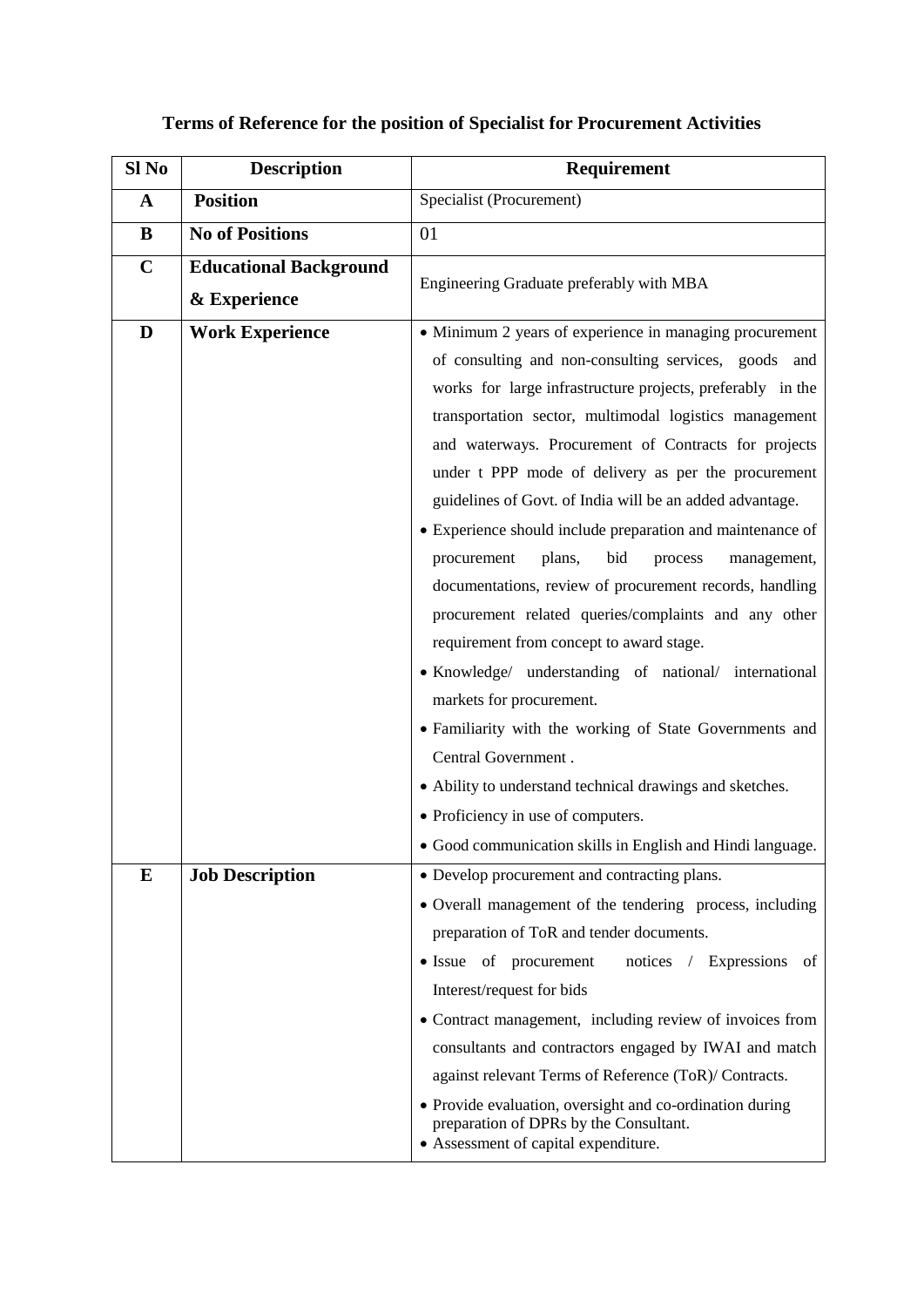|  | • Supervision and monitoring for ensuring compliance of  |
|--|----------------------------------------------------------|
|  | prescribed procurement processes.                        |
|  | • Preparation of reports for the IWAI on procurement     |
|  | aspects; Preparation of compliance/completion reports of |
|  | each phase;                                              |
|  | • Review of reports submitted by the contractors.        |
|  | • Co-ordination with other departments and agencies.     |
|  | • Any other duties as may be assigned by the competent   |
|  | authority from time to time.                             |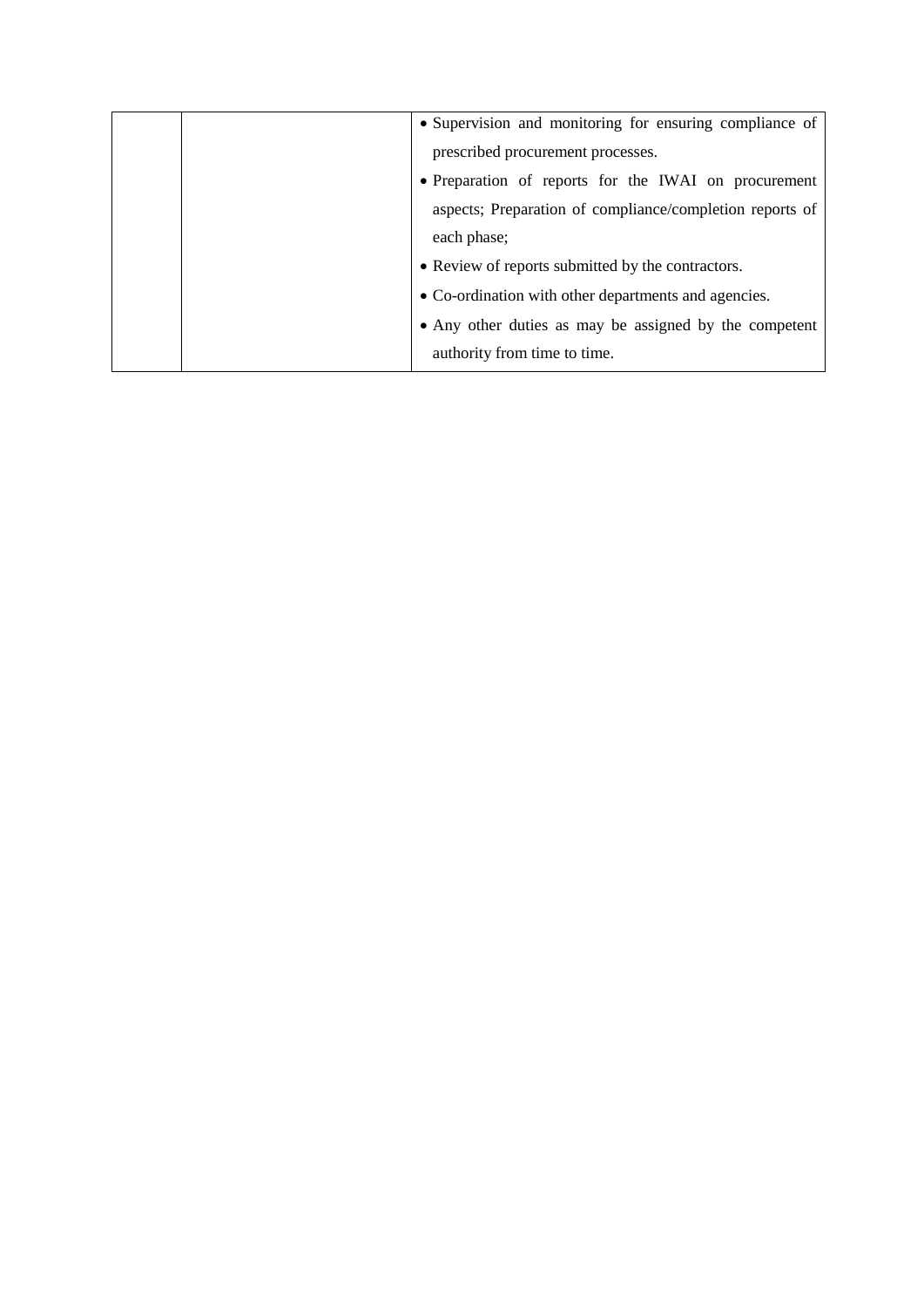### **Terms of Reference for the position of Specialist for Civil Engineering Works**

| Sl No       | <b>Description</b>            | <b>Requirement</b>                                                                                                                                                                                                                                                                                                                                                                                                                                                                                                                                                                                                                                                                                                                                                                                                                                                                                                                                                                                                                                                                 |
|-------------|-------------------------------|------------------------------------------------------------------------------------------------------------------------------------------------------------------------------------------------------------------------------------------------------------------------------------------------------------------------------------------------------------------------------------------------------------------------------------------------------------------------------------------------------------------------------------------------------------------------------------------------------------------------------------------------------------------------------------------------------------------------------------------------------------------------------------------------------------------------------------------------------------------------------------------------------------------------------------------------------------------------------------------------------------------------------------------------------------------------------------|
| $\mathbf A$ | <b>Position</b>               | Specialist (Civil Engineering)                                                                                                                                                                                                                                                                                                                                                                                                                                                                                                                                                                                                                                                                                                                                                                                                                                                                                                                                                                                                                                                     |
| $\bf{B}$    | <b>No of Positions</b>        | 01                                                                                                                                                                                                                                                                                                                                                                                                                                                                                                                                                                                                                                                                                                                                                                                                                                                                                                                                                                                                                                                                                 |
| $\mathbf C$ | <b>Educational Background</b> | Graduate in Civil Engineering from any recognized                                                                                                                                                                                                                                                                                                                                                                                                                                                                                                                                                                                                                                                                                                                                                                                                                                                                                                                                                                                                                                  |
|             | & Experience                  | institution, or AMIE from Institution of Engineers (India).                                                                                                                                                                                                                                                                                                                                                                                                                                                                                                                                                                                                                                                                                                                                                                                                                                                                                                                                                                                                                        |
| D           | <b>Work Experience</b>        | • At least two years' experience in construction/ designing/<br>planning/supervision of Infrastructure Projects (preferably<br>multimodal logistics parks, waterway, or similar projects).<br>• Conversant with the latest engineering practices and codes.<br>· Ability to understand technical drawings, sketches,<br>specifications and method statements etc.<br>• Proficiency in use of Computer and related software.<br>• Good Communication Skills (in English and Hindi).                                                                                                                                                                                                                                                                                                                                                                                                                                                                                                                                                                                                 |
| ${\bf E}$   | <b>Job Description</b>        | • Reviewing feasibility studies / DPR's and other technical<br>documents.<br>• Advising on viability assessment, economic analysis,<br>inputs in determining optimal technical configurations of<br>projects.<br>• Provide technical inputs in preparation of Terms of<br>Reference (ToR) and Bid documents for hiring of<br>consultants and contractors.<br>• Support in finalization of project structuring.<br>• Check the feasibility and adequacy of Civil Engineering<br>Designs suggest by the consultants, contractors and propose<br>latest engineering practices.<br>• Co-ordination during site assessment.<br>· Provide evaluation, oversight and co-ordination during<br>preparation of DPRs by the consultants.<br>• Supervision and monitoring for ensuring compliance of<br>prescribed civil engineering practices during execution of<br>the project.<br>· Preparation of reports on civil works; preparation of<br>compliance /completion reports; and review of reports<br>submitted by the contractors<br>• Co-ordination with other departments and agencies. |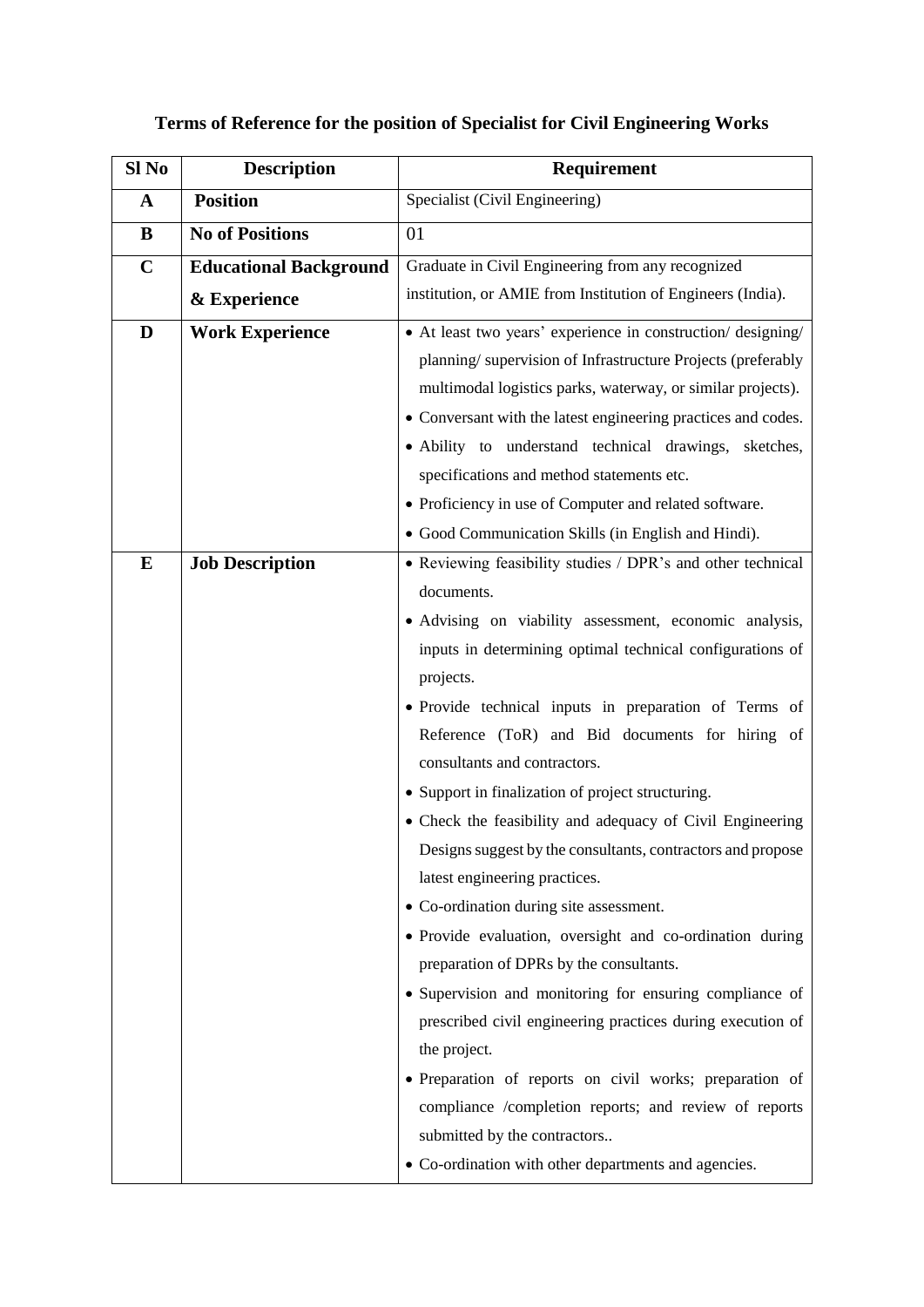|  | • Monitoring and documentation of the project related  |
|--|--------------------------------------------------------|
|  | activities.                                            |
|  | • Any other duties as may be assigned by the competent |
|  | authority from time to time.                           |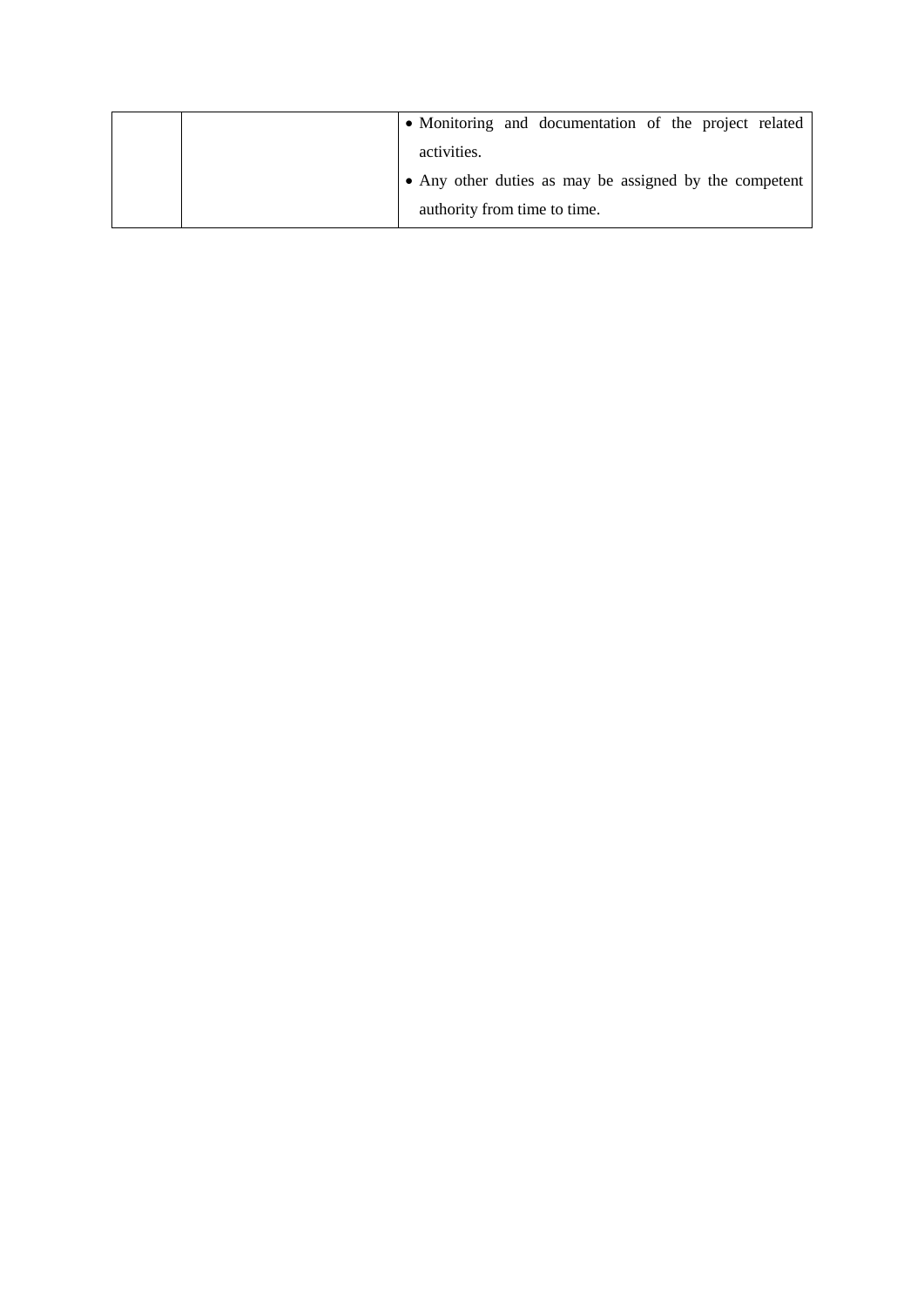| Sl No       | <b>Description</b>         | <b>Requirement</b>                                                                   |
|-------------|----------------------------|--------------------------------------------------------------------------------------|
| $\mathbf A$ | <b>Position</b>            | <b>Land Acquisition Officer</b>                                                      |
| B           | <b>No of Positions</b>     | 02 (one each for the PIUs in Varanasi $\&$ Sahibganj)                                |
| $\mathbf C$ | <b>Minimum Educational</b> | Graduation in Social Sciences from any recognised                                    |
|             | <b>Background</b>          | University or institute. Preference shall be given to the                            |
|             |                            | candidates having the degree of LL.B                                                 |
| D           | Work Experience &          | • At least 5 years' experience in land acquisition and                               |
|             | <b>Skills required</b>     | Resettlement Implementation. Revenue Officers retired                                |
|             |                            | from the State Governments of Uttar Pradesh, Bihar,                                  |
|             |                            | Jharkhand or West Bengal not below the grade of Tehsildar                            |
|             |                            | will be given preference                                                             |
|             |                            | • Should be fully conversant with the latest "Right to Fair                          |
|             |                            | Compensation and Transparency in Land Acquisition,                                   |
|             |                            | Rehabilitation and Resettlement Act" and should be aware                             |
|             |                            | of the procedures prescribed in the said Act.                                        |
|             |                            | • Good understanding of land laws and legal documents.                               |
|             |                            | · Familiarity with state specific reforms/regulations/                               |
|             |                            | amendments to the Land Acquisition in Uttar Pradesh,                                 |
|             |                            | Bihar, Jharkhand and West Bengal.                                                    |
|             |                            | • Ability to read and interpret 'Khasra'/Revenue maps with                           |
|             |                            | area measurements etc.                                                               |
|             |                            | • Conversant with land and property valuation.<br>• Proficiency in use of Computers. |
|             |                            | • Familiarity with the working of State Government &                                 |
|             |                            | Central Government.                                                                  |
|             |                            | · Good Communication Skills (in English, Hindi and local                             |
|             |                            | language).                                                                           |
| E           | <b>Job Description</b>     | · Collection of 'Khasra'/ Revenue maps from Revenue                                  |
|             |                            | Department.                                                                          |
|             |                            | • Survey of proposed land & verification/ determination of                           |
|             |                            | land price/valuation assessment etc.                                                 |
|             |                            | • Preparing the legal process of acquiring land by following                         |
|             |                            | applicable law and rules;                                                            |
|             |                            | • Scrutiny and verification of all land related documents.                           |
|             |                            | Interaction with local intermediary, if any engaged.                                 |

### **Terms of Reference for the position of Land Acquisition Officer**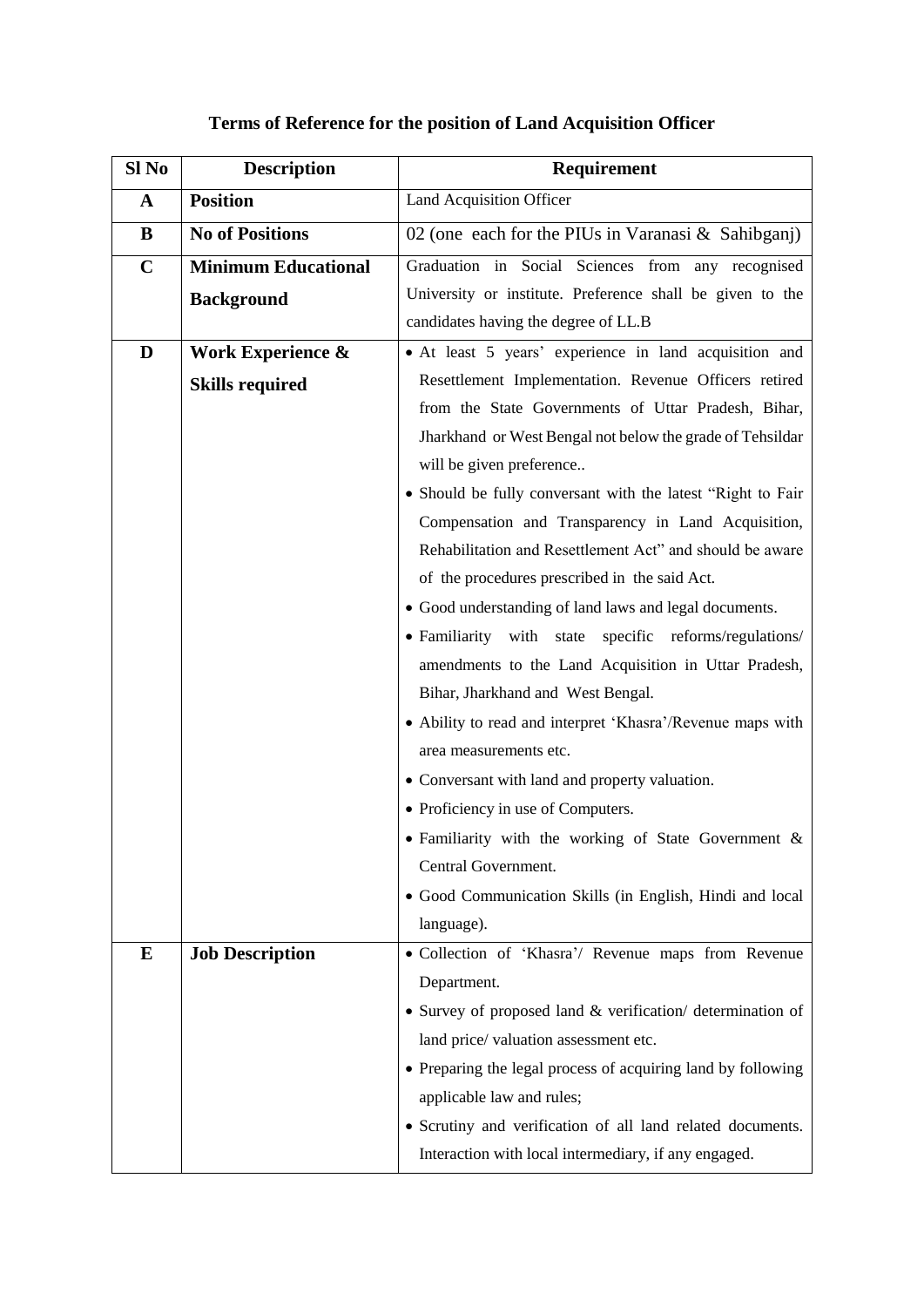|  | • Co-ordination with district administrations/ State Revenue |
|--|--------------------------------------------------------------|
|  | Departments for obtaining requisite approvals for land       |
|  | acquisition and other land related activities.               |
|  | · Liaison with various Government departments viz.           |
|  | Revenue, Panchayats, Taluka/ sub division/ district level    |
|  | bodies for obtaining land use approvals.                     |
|  | • Handling all legal aspects related to acquisition of land. |
|  | • Any other duties as may be assigned by the competent       |
|  | authority from time to time.                                 |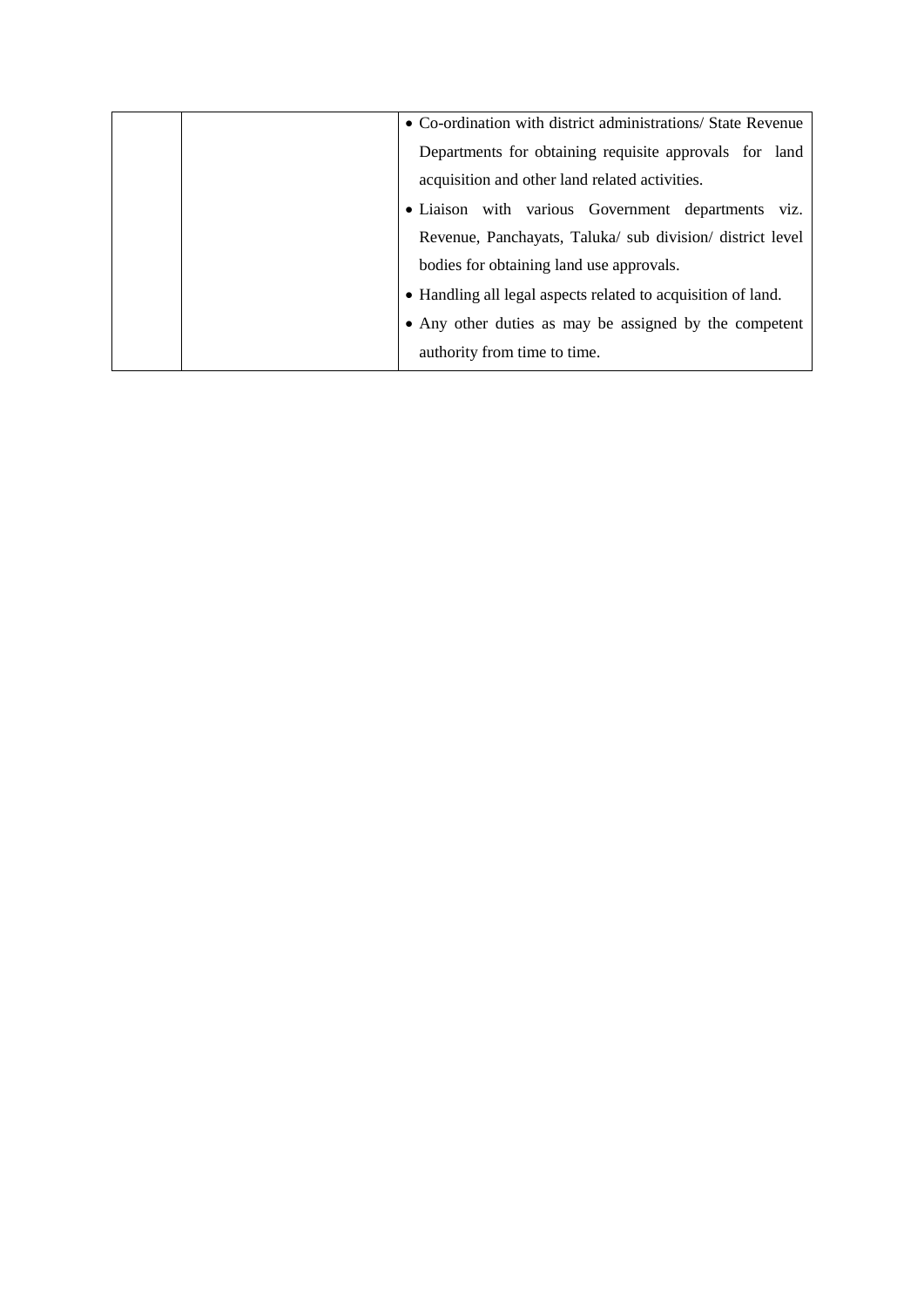| Sl No       | <b>Description</b>         | Requirement                                                   |
|-------------|----------------------------|---------------------------------------------------------------|
| $\mathbf A$ | <b>Position</b>            | <b>Accounts Assistant</b>                                     |
| B           | <b>No of Positions</b>     | 01                                                            |
| $\mathbf C$ | <b>Minimum Educational</b> | Graduate in Commerce or CA Intermediate Pass with             |
|             | <b>Background</b>          | knowledge of Tally/ other accounting software.                |
| D           | <b>Work Experience</b>     | • Minimum 3 years post qualification experience in Accounts   |
|             |                            | and Finance in a reputed company or working in a              |
|             |                            | Government Organization/Office.                               |
|             |                            | • Knowledge of Tally/ any other accounting software and       |
|             |                            | computer skills including spreadsheets & work processing      |
|             |                            | programs.                                                     |
|             |                            | • Knowledge of Finance & Accounts systems in the Central      |
|             |                            | Government and ability to apply best practices of industry    |
|             |                            | and accounting standards.                                     |
|             |                            | • Excellent financial analysis skills.                        |
|             |                            | • Familiarity with the working of State Governments, Central  |
|             |                            | Government and the World Bank.                                |
|             |                            | • Good communication skills in (English and Hindi).           |
| $\bf{E}$    | <b>Job Description</b>     | • Maintaining financial information at PMU & PIUs.            |
|             |                            | • Oversee all accounting $\&$ reporting functions including   |
|             |                            | financial reporting & accounts receivable/ payable.           |
|             |                            | · Oversee execution of all accounting activities (general     |
|             |                            | ledger, receivables, payables, invoicing etc.) and ensure the |
|             |                            | closing/reconciliation of accounts and prepare all financial  |
|             |                            | reports compliant to relevant accounting system.              |
|             |                            | • Preparation of Annual Budget estimates for the Project      |
|             |                            | · Preparation of financial statements on quarterly/half       |
|             |                            | yearly/yearly basis.                                          |
|             |                            | • Financial Record Keeping and Documents Management i.e.      |
|             |                            | manage the accounting books and ledgers of the Project.       |
|             |                            | • Processing and scrutiny of Bills/ Invoices for timely       |
|             |                            | payments as per the terms and conditions of the Contract      |
|             |                            | Agreement.                                                    |
|             |                            | • Assist in CAG/ Internal Audits of Project.                  |

### **Terms of Reference for the position of Account Assistant**